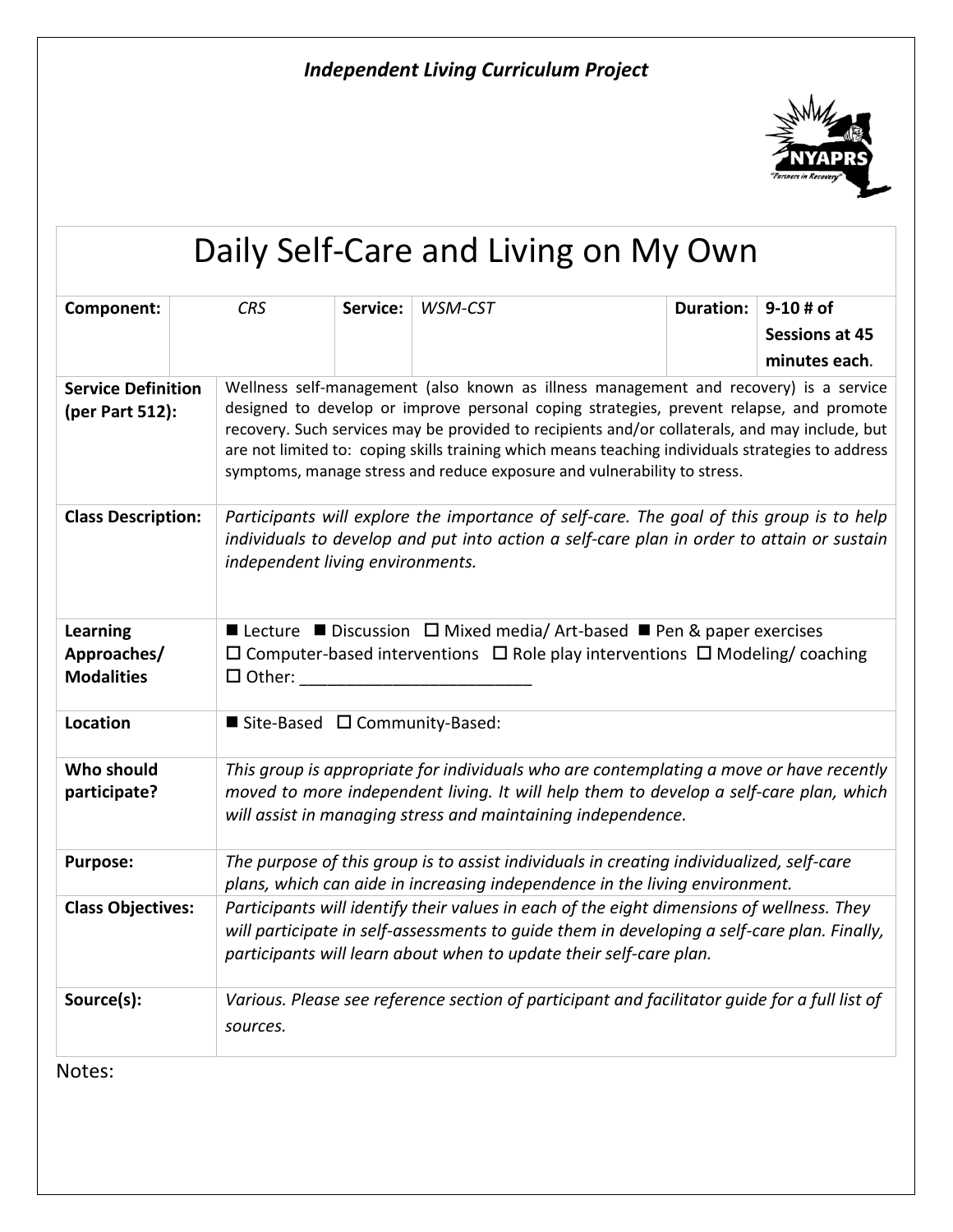## *Table of Contents*

*Session 1: What is a self-care plan and wellness and why is this important to recovery?*

*Session 2: Exploring dimensions of wellness (this will take about 4 sessions to complete)*

*Session 3: Exploring dimensions of wellness (this will take about 4 sessions to complete)*

*Session 4: Exploring dimensions of wellness (this will take about 4 sessions to complete)*

*Session 5: Exploring dimensions of wellness (this will take about 4 sessions to complete)*

*Session 6: Assessing your current level of self-care*

*Session 7: Creating a self-care plan*

*Session 8: Putting a self-care plan into action*

*Session 9: Identifying when to update your self-care plan*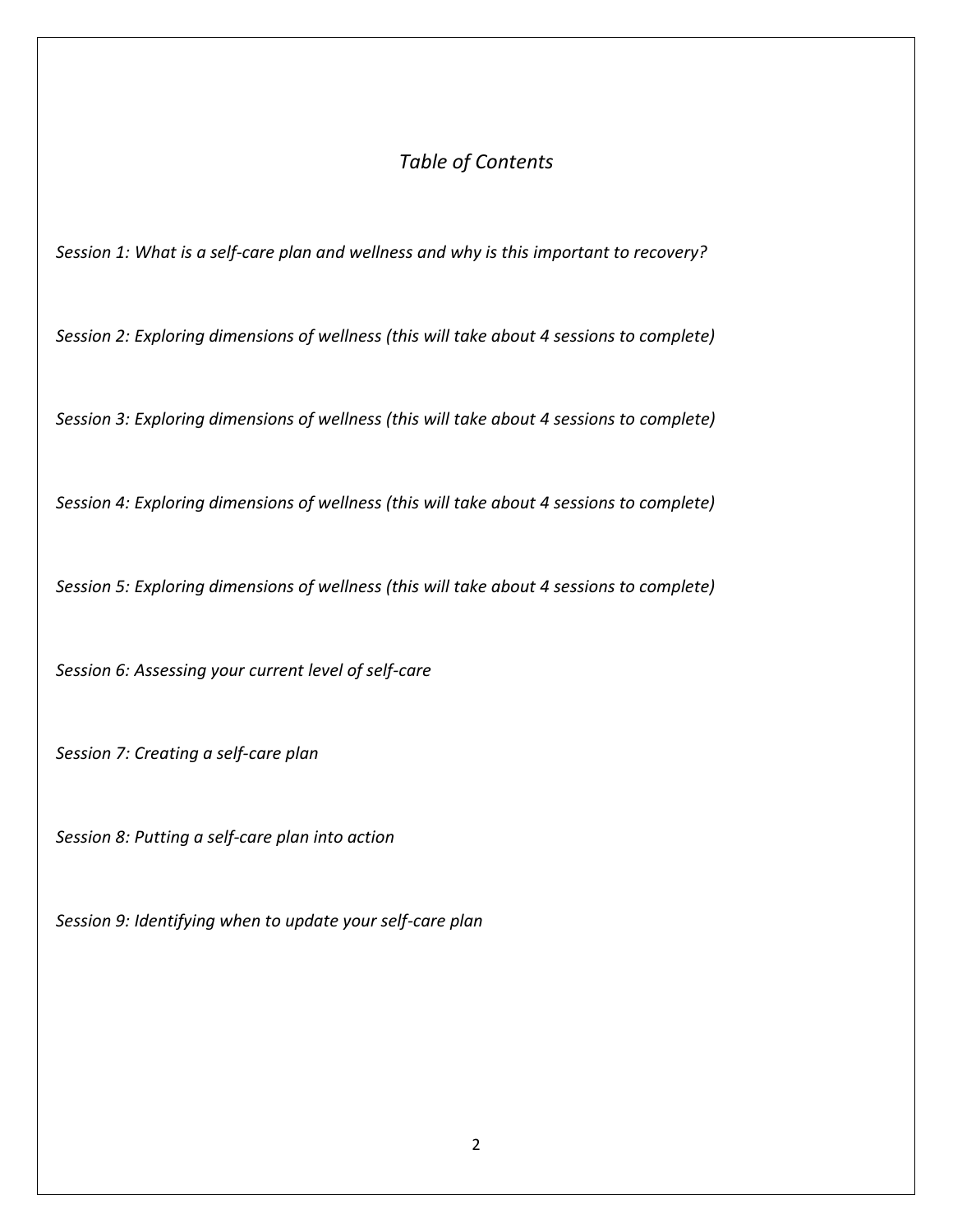## **Facilitator Practice Considerations**

## **ROPES METHOD**

**Review** – This is the first step in ROPES. Its purpose is to prepare individuals' readiness for the class. This is done by having students relate to the topic you are about to teach (5-10 minutes)

**Overview** – The purpose of the Overview is to inform students about the context and importance of the lesson. A learning outcome and agenda should be included (2-5 minutes)

**Presentation** – The purpose of the Presentation is to impart the essential information needed to learn a new skill (15-20 minutes)

**Exercise** – The purpose of the Exercise is to have students perform and repeat the new skill. Assign activities that require students to practice the new skill. The activity should be narrowly focused on the new skill only. Include all the characteristics of the new skill as presented in the previous step (15 minutes)

**Summary** – The purpose of the Summary is to briefly reiterate what was covered in the lesson. This step brings the lesson to a close. Cover the key points of the skill steps. Include the same characteristics of the skill that was used in the previous steps. No new information should be introduced here (2-5 minutes)